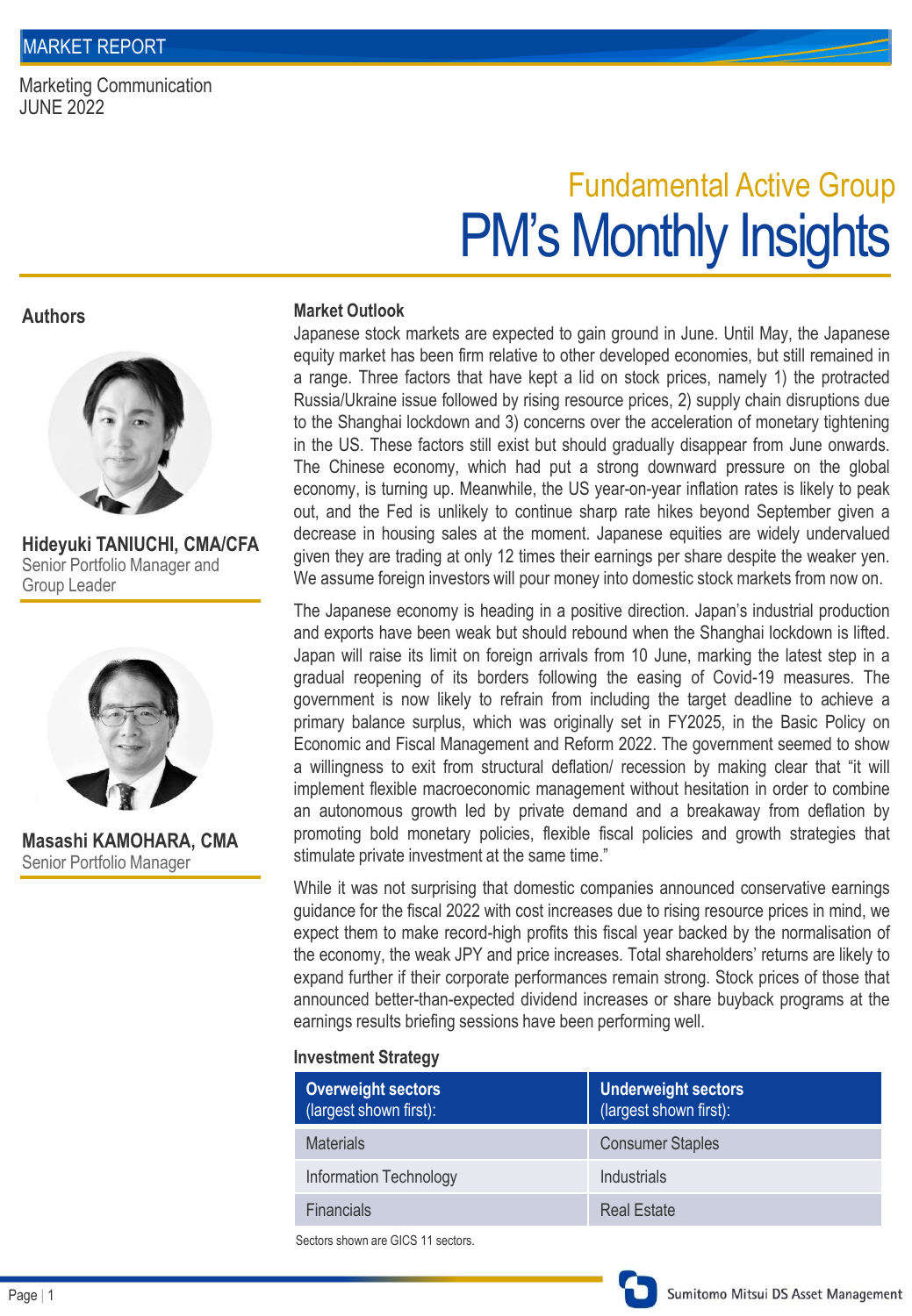#### **Investment Strategy cont.**

We will maintain a bullish stance on external demand-led companies as well as manufacturers that can benefit from the weak yen. We take overweight positions in information technology and materials. We maintain overweight positions in server/ automotive chip makers that are expected to enjoy sales growths in 2022, software developers that will benefit from increased investments in digitalisation by businesses and governments, stocks that afford to return their earnings to shareholders and those that will enjoy benefits of higher resource/ energy prices. We will invest in those that are expected to beat their guidance by raising their product prices along with rising inflation, while accumulating those that can benefit from the normalisation of domestic economic activity and the supply-chain recovery in China. On the other hand, we will take underweight positions in industrials and consumer staples as their earnings are relatively weak and their stocks are overvalued, while reducing the weights of financial stocks that have rallied so far following announcements on share buybacks.

**Risk Warning:** Some statements contained in this material concerning goals, strategies, outlook or other non-historical matters may be forward-looking statements and are based on current indicators and expectations. These forward-looking statements speak only as of the date on which they are made, and the Company undertakes no obligation to update or revise any forward-looking statements. These forward-looking statements are subject to risks and uncertainties that may cause actual results to differ materially from those contained in the statements. The Company and/or its affiliates may or may not have a position in any financial instrument mentioned and may or may not be actively trading in any such securities.

The organisations and/or financial instruments mentioned are for reference purposes only. The content of this material should not be construed as a recommendation for their purchase or sale. Any charts and graphs provided are for illustrative purposes only.